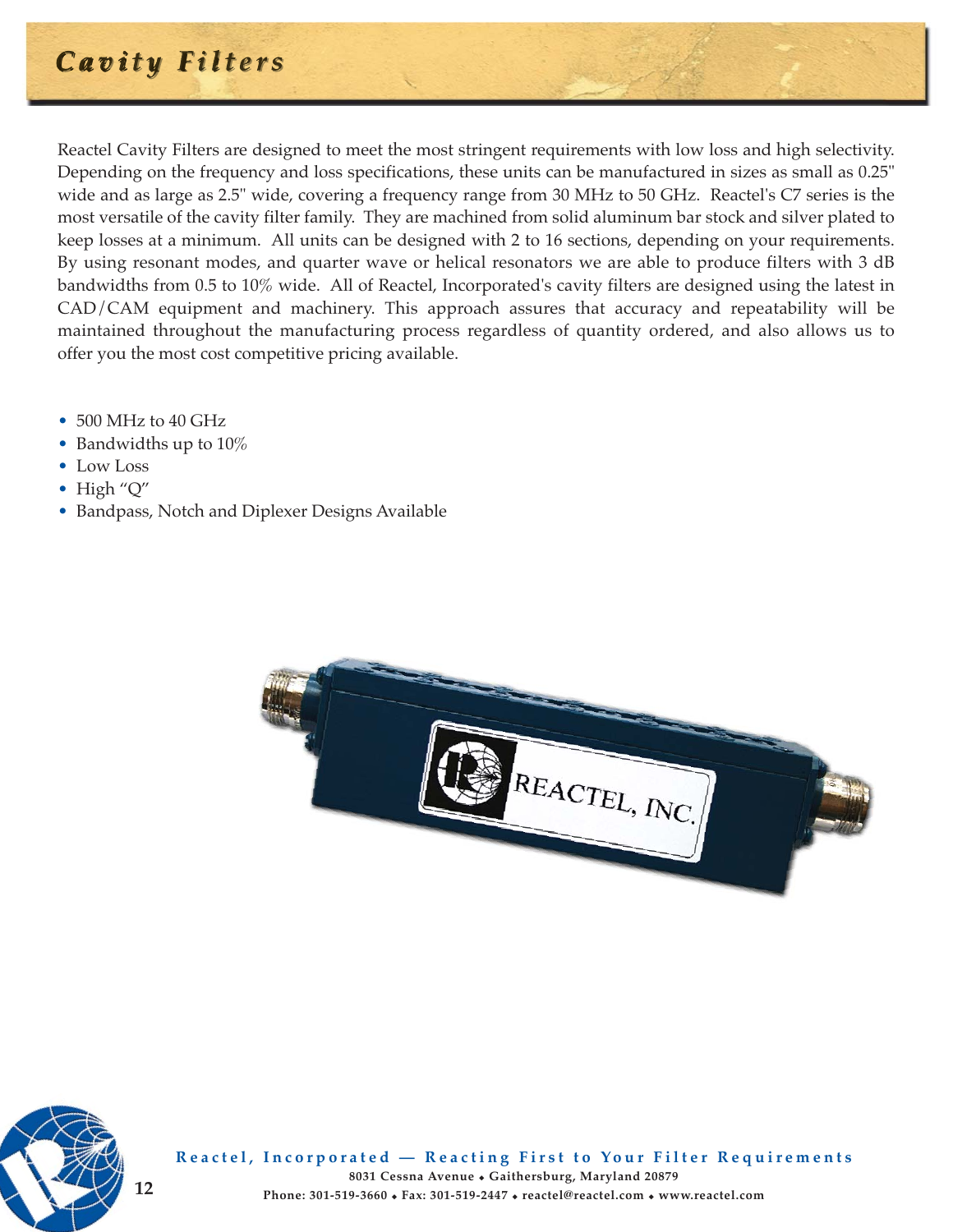#### **Part Numbering System**

**5 C 7 — 500 — 50 S 1 1**  $1 23 4 56 78$ 

#### **Part Number Definition:**

- 1 Number of Sections
- 2 Filter Type Designation
- 3 Series Identification
- 4 Center Frequency in MHz
- 5 3 dB Bandwidth in MHz
- 6 Connector Definition (See Below)
- 7 Input Connector Type
- 8 Output Connector Type



### **Cavity Filter Specifications**

| <b>Series</b>   | <b>Frequency Range</b> | $%3$ dB BW      | <b>Typical VSWR</b> | * Standard Power |
|-----------------|------------------------|-----------------|---------------------|------------------|
| CO              | 4 to 40 GHz            | $0.5$ to $10\%$ | 1.5:1               | 5 Watts          |
| C1              | 3 to 20 GHz            | $0.5$ to $10\%$ | 1.5:1               | 10 Watts         |
| C <sub>2</sub>  | 2 to 20 GHz            | $0.5$ to $10\%$ | 1.5:1               | 15 Watts         |
| C <sub>3</sub>  | 1.5 to 10 $GHz$        | $0.5$ to $10\%$ | 1.5:1               | 15 Watts         |
| C7              | 1 to 10 $GHz$          | $0.5$ to $10\%$ | 1.5:1               | 15 Watts         |
| C <sub>9</sub>  | $0.5$ to $8$ GHz       | $0.5$ to $5\%$  | 1.5:1               | 5 Watts          |
| C <sub>10</sub> | 0.03 to 1.0 GHz        | $0.5$ to $5\%$  | 1.5:1               | 5 Watts          |

\* Higher power is available, please consult the factory.

#### **Cavity Filter Connectors**

| <b>Connector Type</b> | <b>Connector Code</b> | * Connector Length (inches) |  |
|-----------------------|-----------------------|-----------------------------|--|
| <b>BNC</b> Female     | <b>B1</b>             | 0.710                       |  |
| <b>BNC Male</b>       | B2                    | 0.890                       |  |
| <b>SMA Female</b>     | S <sub>1</sub>        | 0.375                       |  |
| <b>SMA Male</b>       | S <sub>2</sub>        | 0.507                       |  |
| <b>TNC Female</b>     | T <sub>1</sub>        | 0.720                       |  |
| <b>TNC Male</b>       | T <sub>2</sub>        | 0.800                       |  |
| <b>Type N Female</b>  | N1                    | 0.740                       |  |
| <b>Type N Male</b>    | N <sub>2</sub>        | 0.800                       |  |

\* Dimensions are approximate and are subject to change.



**Reactel, Incorporated — Reacting First to Your Filter Requirements 8031 Cessna Avenue** - **Gaithersburg, Maryland 20879 Phone: 301-519-3660** - **Fax: 301-519-2447** - **reactel@reactel.com** - **www.reactel.com 13**